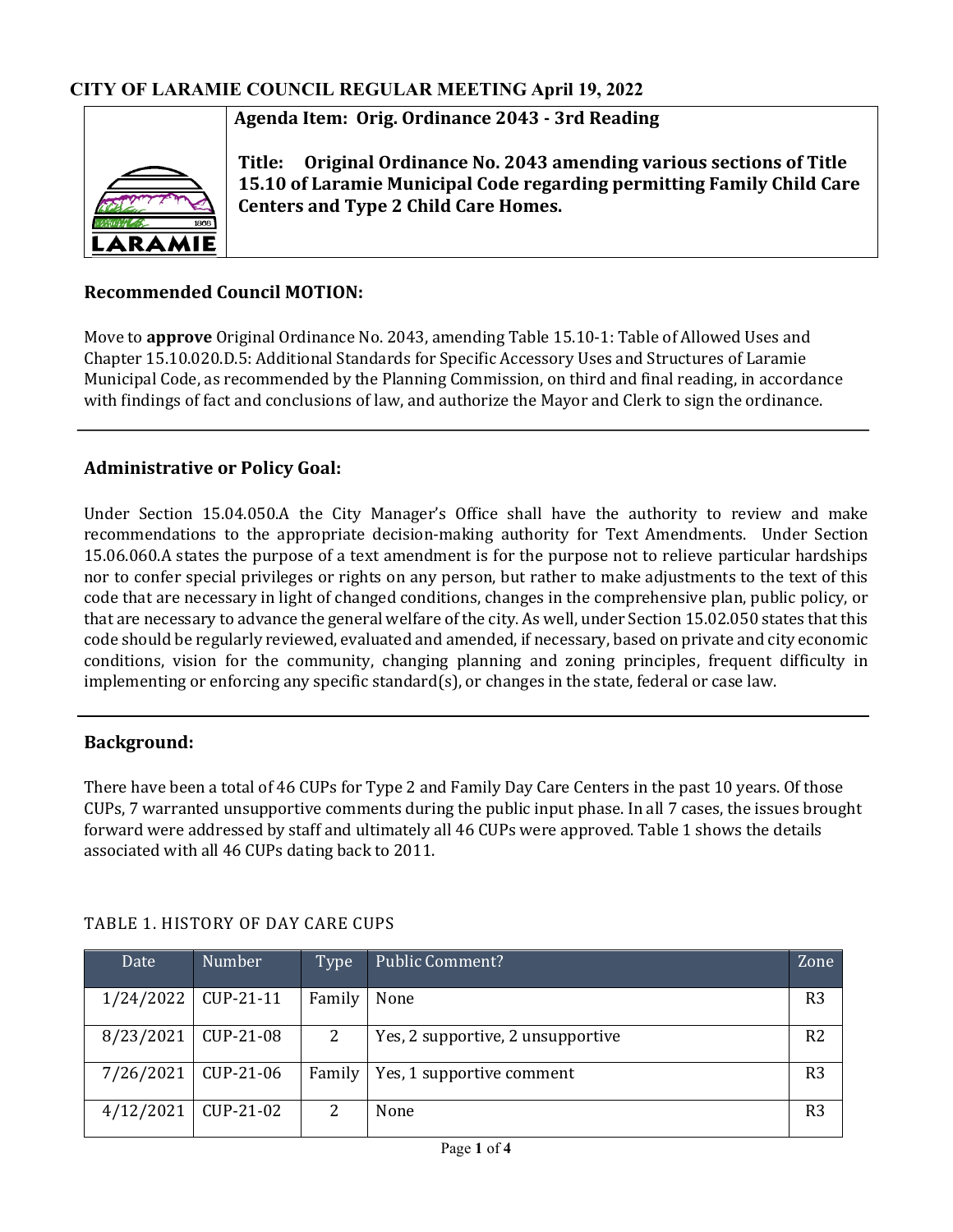| Date       | Number                  | Type           | Public Comment?                                           | Zone           |
|------------|-------------------------|----------------|-----------------------------------------------------------|----------------|
| 9/23/2019  | CUP-21-01               | 2              | None                                                      | R <sub>3</sub> |
| 9/23/2019  | CUP-19-07               | Family         | None                                                      | R <sub>3</sub> |
| 8/12/2019  | CUP-19-06               | $\overline{2}$ | None                                                      | R <sub>2</sub> |
| 3/11/2019  | CUP-19-02               | $\overline{2}$ | Yes, 1 supportive comment                                 | R <sub>3</sub> |
| 1/14/2019  | CUP-18-08               | $\overline{2}$ | None                                                      | R2             |
| 8/13/2018  | CUP-17-06               | $\overline{2}$ | Yes, 1 supportive comment                                 | LR             |
| 10/23/2017 | CUP-17-06               | $\overline{2}$ | None                                                      | R1             |
| 11/14/2016 | CUP-16-16               | $\overline{2}$ | None                                                      | R2             |
| 10/24/2016 | CUP-16-14               | $\overline{2}$ | None                                                      | R2             |
| 10/24/2016 | CUP-16-15               | $\overline{2}$ | None                                                      | R1             |
| 9/26/2016  | CUP-16-11               | $\overline{2}$ | None                                                      | R <sub>3</sub> |
| 9/12/2016  | CUP-16-10               | $\overline{2}$ | Yes, 1 comment (unopposed)                                | R2M            |
| 7/25/2016  | CUP-16-08               | Family         | None                                                      | R <sub>2</sub> |
| 5/23/2016  | $\overline{C}$ UP-16-05 | $\overline{2}$ | None                                                      | R <sub>3</sub> |
| 5/23/2016  | CUP-16-06               | $\overline{2}$ | Yes, 1 unsupportive comment                               | R2             |
| 2/8/2016   | CUP-16-01               | $\overline{2}$ | None                                                      | R2             |
| 1/11/2016  | CUP-15-09               | $\overline{2}$ | None                                                      | LR             |
| 7/13/2015  | CUP-15-07               | $\overline{2}$ | Yes, 1 supportive comment                                 | R <sub>3</sub> |
| 6/8/2015   | CUP-15-02               | $\overline{2}$ | None                                                      | R1             |
| 6/8/2015   | CUP-15-04               | $\overline{2}$ | None                                                      | R <sub>3</sub> |
| 6/8/2015   | CUP-15-06               | $\overline{2}$ | Yes, 1 comment about noise that was addressed by<br>staff | R1             |
| 3/9/2015   | CUP-15-01               | $\overline{2}$ | None                                                      | R1             |
| 6/23/2014  | CUP-14-05               | Family         | Yes, 1 unsupportive petition signed by 8 residents        | R1             |
| 1/13/2014  | CUP-13-14               | Family         | Yes, 1 neutral comment, 1 opposed                         | R2             |
|            |                         |                |                                                           |                |
| 1/13/2014  | CUP-13-17               | $\overline{2}$ | None                                                      | R <sub>3</sub> |
| 12/9/2013  | CUP-13-15               | $\overline{2}$ | Yes, 1 opposed                                            | R1             |
| 8/26/2013  | CUP-13-11               | $\overline{2}$ | None                                                      | R1             |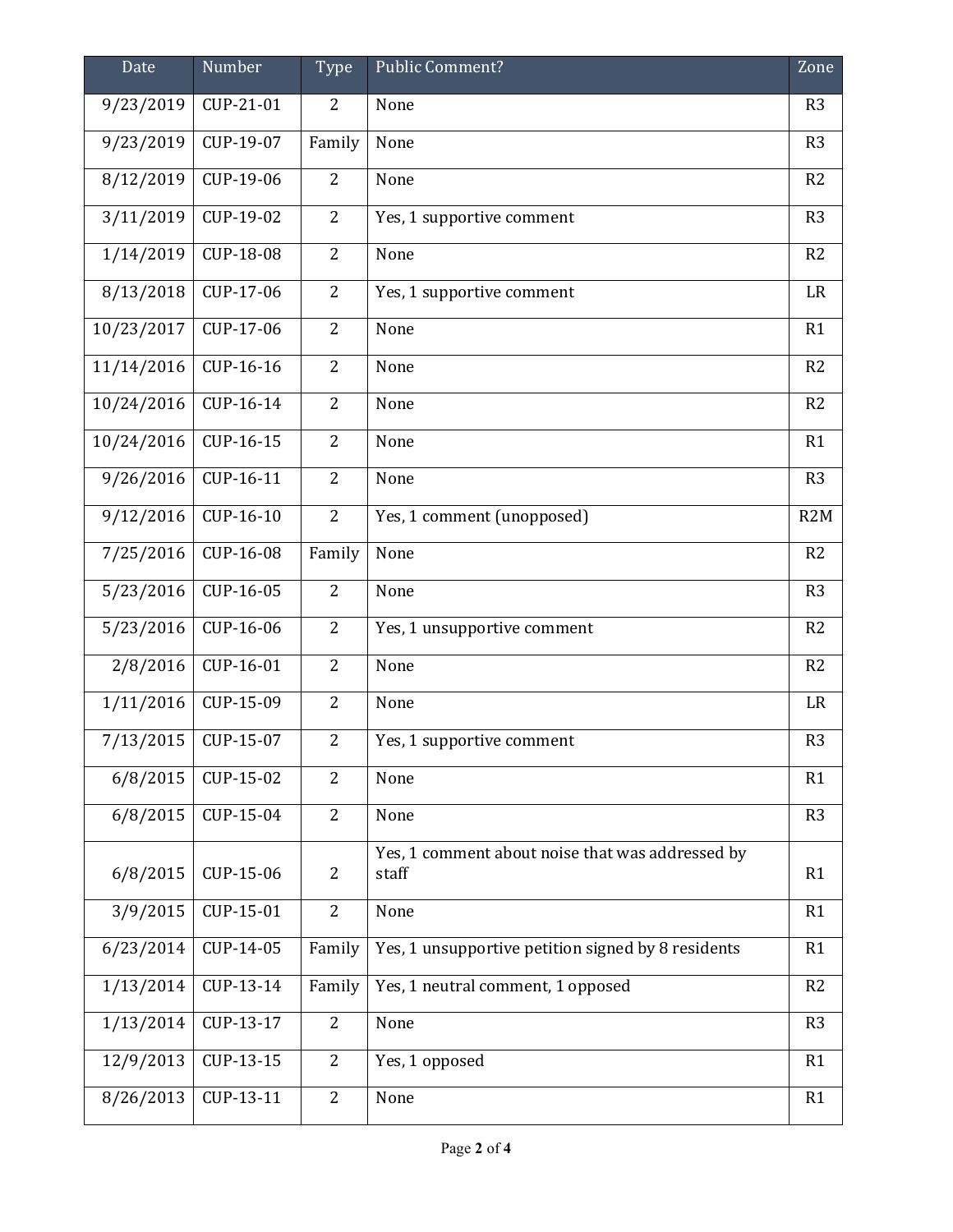| Date       | Number    | Type           | <b>Public Comment?</b>                 | Zone           |
|------------|-----------|----------------|----------------------------------------|----------------|
| 4/22/2013  | CUP-13-03 | Family         | None                                   | R <sub>3</sub> |
| 4/22/2013  | CUP-13-04 | $\overline{2}$ | None                                   | R <sub>3</sub> |
| 4/22/2013  | CUP-13-04 | $\overline{2}$ | None                                   | R <sub>3</sub> |
| 12/10/2012 | CUP-12-13 | Family         | None                                   | R1             |
| 11/26/2012 | CUP-12-12 | $\overline{2}$ | None                                   | R <sub>3</sub> |
| 7/9/2012   | CUP-12-04 | Family         | Yes, 1 neutral comment seeking info    | R3             |
| 6/11/2012  | CUP-12-01 | 2              | None                                   | R <sub>2</sub> |
| 2/13/2012  | CUP-11-12 | 2              | None                                   | R <sub>3</sub> |
| 1/23/2012  | CUP-11-11 | $\overline{2}$ | None                                   | R3             |
| 10/24/2011 | CUP-11-09 | Family         | Yes, 2 supportive letters              | R2M            |
| 9/26/2011  | CUP-11-06 | $\overline{2}$ | Yes, "several" concerned about traffic | R1             |
| 7/25/2011  | CUP-11-05 | $\overline{2}$ | None                                   | R1             |
| 5/23/2011  | CUP-11-02 | 2              | None                                   | R <sub>3</sub> |
| 5/23/2011  | CUP-11-03 | $\overline{2}$ | None                                   | R1             |
| 3/14/2011  | CUP-11-01 | Family         | None                                   | R1             |

- Planning staff believes that eliminating a costly and time-consuming public and departmental/outside agency notification process associated with obtaining a conditional use permit for a non-contentious use would result in more effective and efficient use of City resources.
- Fire inspections carried out by the Laramie Fire Department are required and will continue to be required for all Type 2 Child Care Homes or Family Child Care Centers
- Sanitation inspections carried out by the Wyoming Department of Family Services are required and will continue to be required for all Type 2 Child Care Homes or Family Child Care Centers.
- Home inspections carried out by the Wyoming Department of Family Services are required and will continue to be required for all Type 2 Child Care Homes or Family Child Care Centers. (Checklist of WDFS home inspection attached)

The proposed text updates are being proposed to:

- 1. Streamline the process for citizens to start a Type 2 Child Care Home or Family Child Care Center essentially day cares that care for 15 or less children—in a residentially zoned area (RR, LR, R1, R2, R2M, R3). Currently, these uses require applicants to file a Conditional Use Permit.
- 2. Eliminate a costly and time-consuming public notification process that is rarely contentious that would result in more effective and efficient use of City resources.
- 3. Work in tandem with existing Wyoming Department of Family Services and Laramie Fire Marshall regulations and guidelines for Child Care facilities.